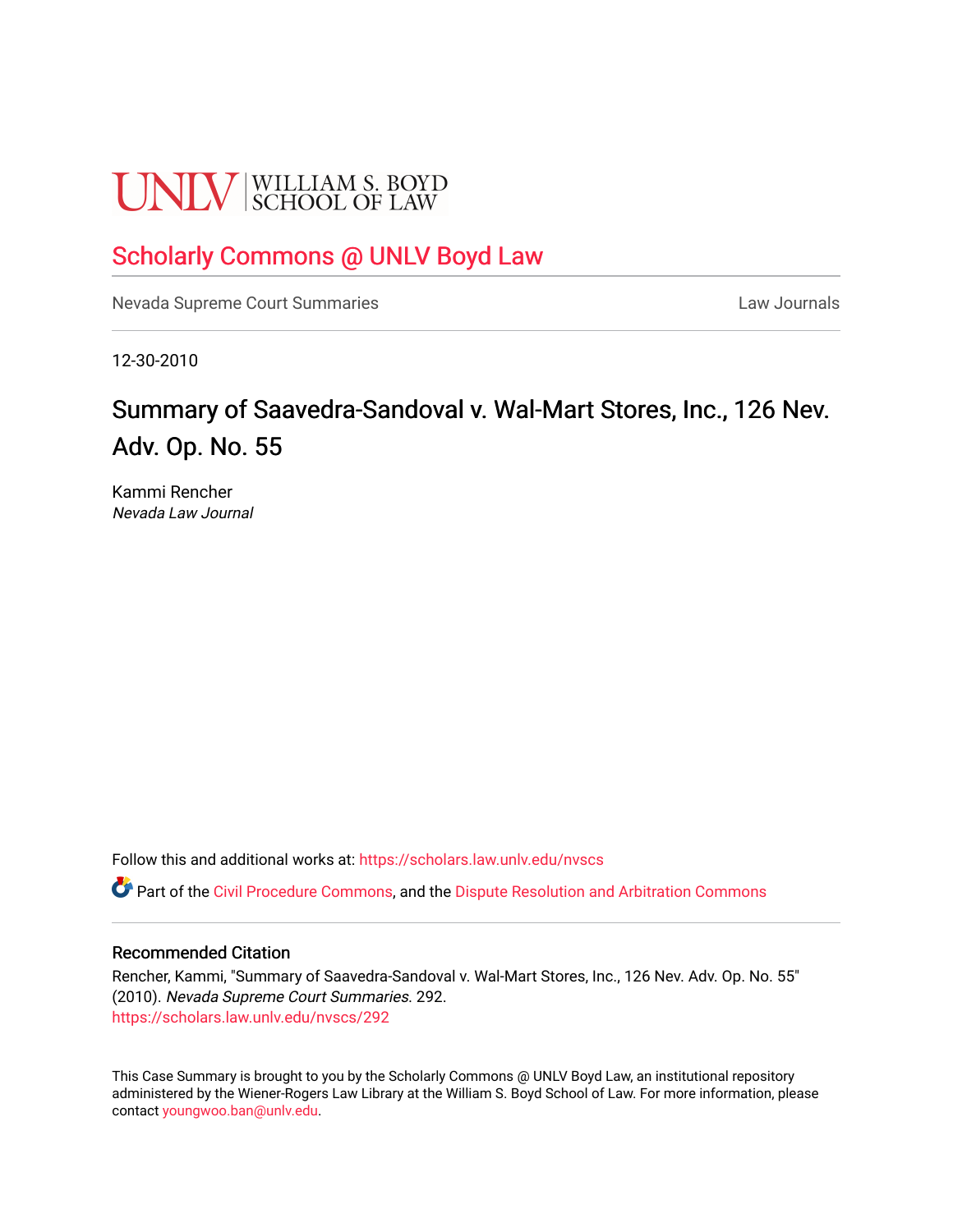Saavedra-Sandoval v. Wal-Mart Stores, Inc., 126 Nev. Adv. Op. No. 55 (December 30, 2010)<sup>1</sup> Civil Procedure – Service of Process

### **Summary**

A plaintiff in a tort action appealed from a district court order denying her motion to enlarge time for service of process.

#### **Disposition/Outcome**

The district court's judgment was upheld. Nevada Rule of Civil Procedure 4(i) requires, first, that good cause exists for the filing delay, and second, that good cause exists to enlarge the time for service.

## **Factual and Procedural History**

On June 6, 2007, Saavedra-Sandoval filed suit against Wal-Mart for injuries sustained when she allegedly slipped and fell in a Las Vegas Wal-Mart in 2005. Eight days after filing suit, she served process on the co-manager of the Wal-Mart where the incident allegedly took place. However, by statute complaints must be served upon a registered agent, $2$  which in this case was The Corporation Trust Company of Nevada.

Over one year later, on October 7, 2008, Saavedra-Sandoval served Wal-Mart with a three-day notice of intent to take default. Again, the service was improper, as Saavedra-Sandoval served Wal-Mart's claims investigators. The claims investigators forwarded Saavedra-Sandoval's notice to Wal-Mart, who immediately answered the complaint on October 9, 2008. Within the month, Wal-Mart moved to amend its answer to include a defense of insufficient service of process. Saavedra-Sandoval failed to oppose the motion, which the district court subsequently granted.

On February 12, 21009, after Wal-Mart amended the answer, Saavedra-Sandoval filed a motion to enlarge the time for service of process pursuant to Nevada Rule of Civil Procedure 4(i). Over a year had passed since the 120-day limit to serve the summons and complaint, and Saavedra-Sandoval argued good cause existed because her process server personally served the Wal-Mart co-manager and sent a notice of intent to take default, which Wal-Mart answered. She did not, however, explain her initial failure to properly serve Wal-Mart's registered agent. The district court found Saavedra-Sandoval had failed to show good cause. It therefore denied her motion to enlarge time and granted Wal-Mart's motion to dismiss.

 1 By Kammi Rencher

<sup>&</sup>lt;sup>2</sup> NEV. REV. STAT. 14.020(1) (2007).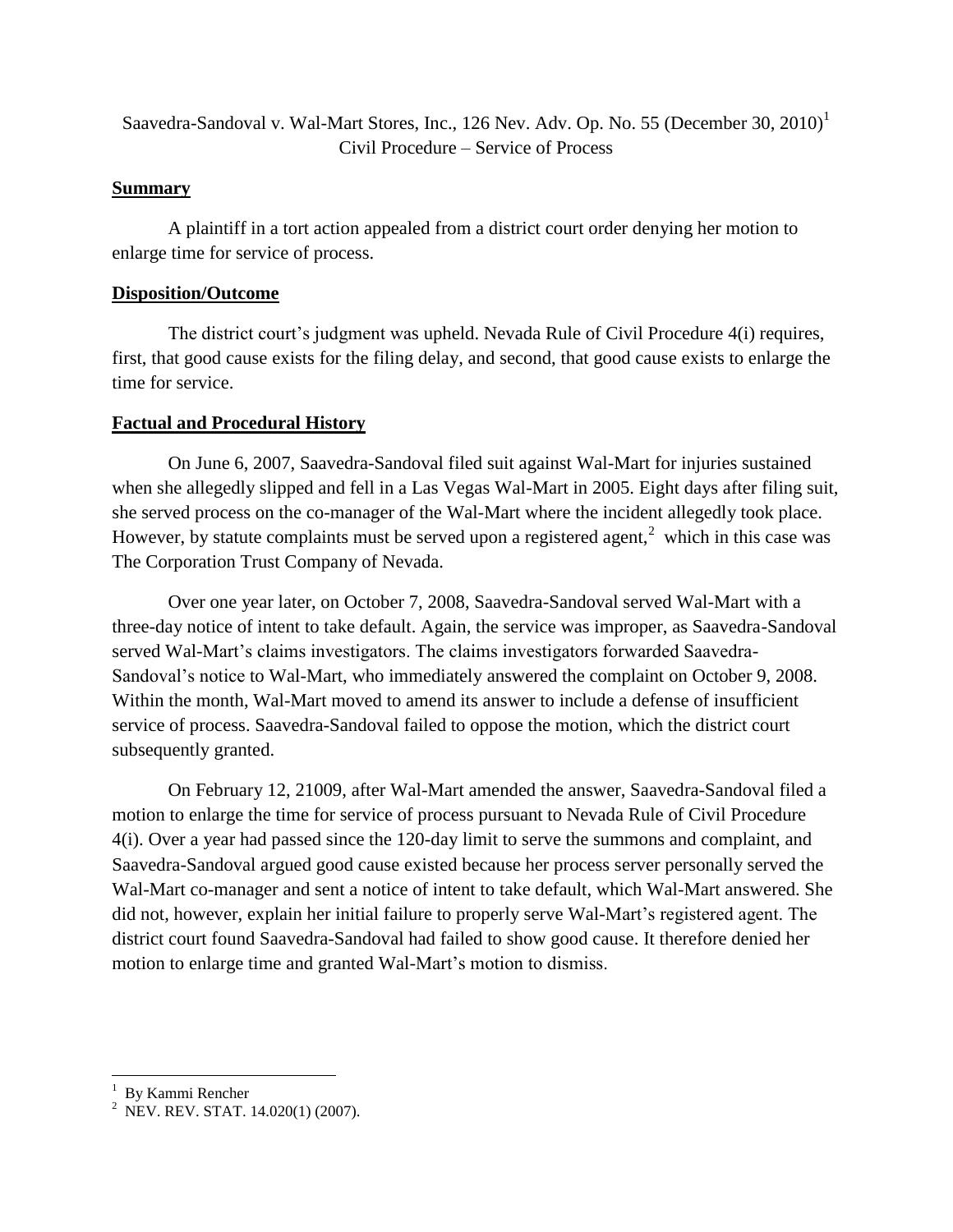The Nevada Supreme Court issued this opinion to resolve the application of the "good cause" analysis articulated in *Scrimer v. District Court<sup>3</sup>* in light of the 2004 amendment to Nevada Rule of Civil Procedure 4(i).

#### **Discussion**

Writing for a unanimous court, Justice Hardesty outlined the effect of the 2004 amendment to Nevada Rule of Civil Procedure 4(i). Prior to 2004, Rule 4(i) required service within the 120-day time limit, unless a party could show good cause for its failure. The 2004 amendment to Rule 4(i) added the requirement that a party must also file its motion seeking enlargement of time to serve process within the 120-day limit. The Court, looking to the language of the rule and the drafter's notes, found that the rule was clearly meant to encourage parties to be prompt, and that under the revised rule courts may not enlarge the time to serve process unless the litigant both moves to enlarge the service period and shows good cause.

In 2000, the Scrimer court enumerated factors by which courts could evaluate good cause to enlarge time for service of process.<sup>4</sup> However, here the Court held that a district court must first determine whether good cause exists for the party's failure to timely file its motion seeking to enlarge time. Only after good cause for filing an untimely motion is shown should a court then apply the Scrimer factors to determine whether good cause exists to allow the time enlargement. However, the Court noted that several of the Scrimer factors may help the preliminary analysis of whether good cause exists for the failure to file a motion to enlarge time. Namely, the second (whether defendant attempted to evade or conceal service), third (whether plaintiff was diligent), and ninth (whether defendant was aware of the lawsuit) factors may be helpful, as they relate to the possible difficulties regarding service of process.<sup>5</sup>

The Court found that in the present case, Saavedra-Sandoval had failed to address the first step of the analysis, and had not presented any evidence justifying an extension of time. Specifically, she did not contend that she suffered any hardship in locating the correct party upon whom to serve summons, nor that Wal-Mart had attempted to evade service. Furthermore, she did not use due diligence; her process server stated, incorrectly, that the statute-designated agent was the co-manager upon whom process was served. The Court also noted Saavedra-Sandoval failed to oppose Wal-Mart's request to add insufficient service of process as a defense, choosing instead to wait for the amended answer before filing a motion to enlarge time. This further demonstrates good cause is lacking in this case.

Finally, the Court noted that even if Saavedra-Sandoval had shown good cause to enlarge time, neither she nor the district court had considered the threshold issue of her failure to file a motion to enlarge time within the 120-day time limit, and hence her request would still fail. The

 3 116 Nev. 507, 998 P.2d 1190 (2000) 4 116 Nev. at 516, 998 P.2d at 1190-96.

 $<sup>5</sup>$  Citing id.</sup>